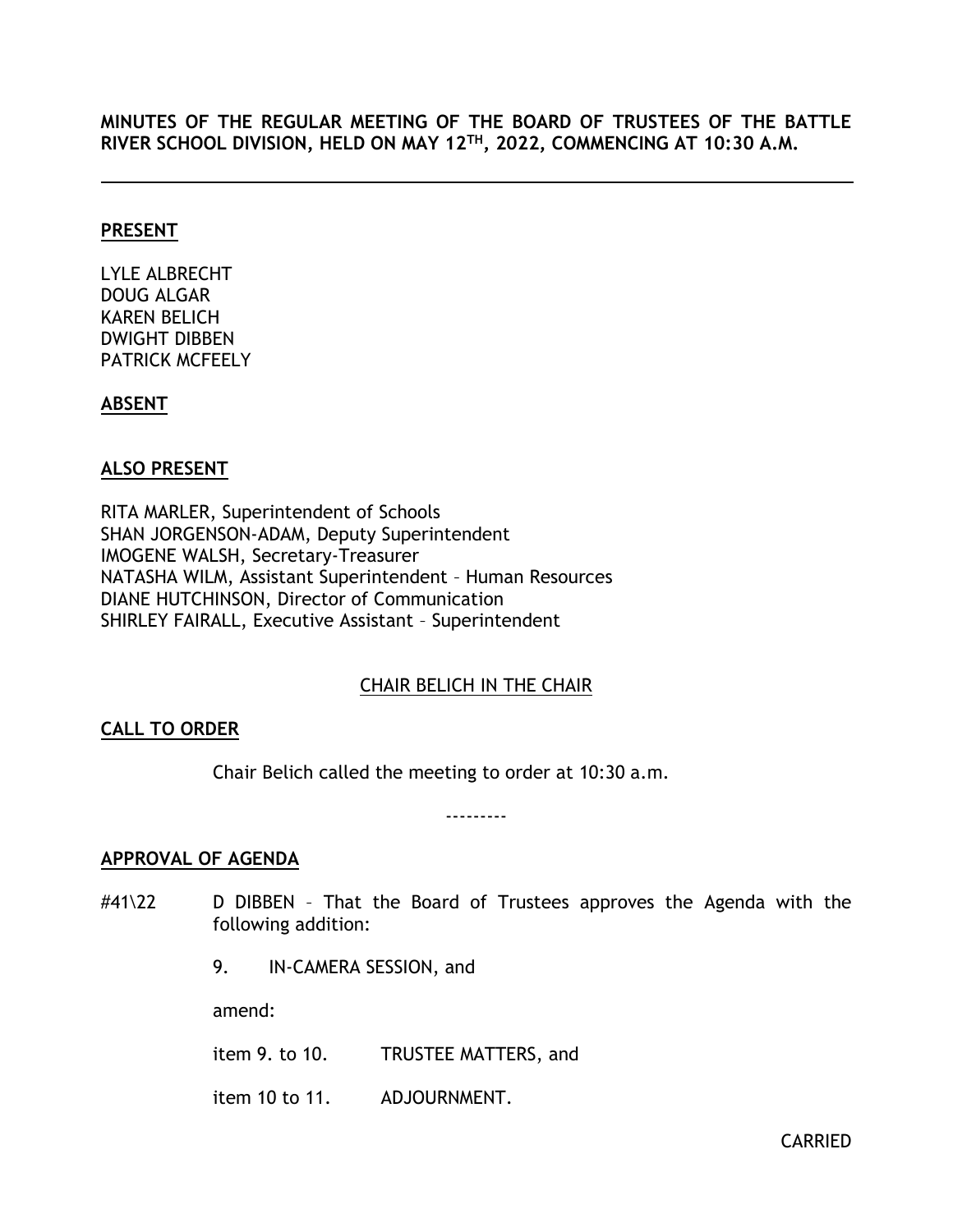#### <span id="page-1-0"></span>**APPROVAL OF MINUTES**

#42\22 L ALBRECHT - That the Board of Trustees approves the Minutes of the Regular Meeting of the Board of Trustees of April 28<sup>th</sup>, 2022.

CARRIED

---------

#### **IN-CAMERA SESSION (10:32 A.M.)**

#43\22 D ALGAR - That the Regular Meeting of the Board of Trustees recess to permit Trustees to meet in-camera, and that all persons, except Trustees, Superintendent Marler, Deputy Superintendent Jorgenson-Adam, Assistant Superintendent Human Resources Wilm, Secretary-Treasurer Walsh, Director of Communications Hutchinson, and Executive Assistant – Superintendent Fairall be excluded.

CARRIED

---------

Cheryl Kropinske, Director of Finance, joined the Meeting at 10:52 a.m.

---------

## **OUT OF IN-CAMERA SESSION (10:55 A.M.)**

The in-camera session concluded and the regular meeting reconvened.

---------

#### <span id="page-1-1"></span>**2022 – 2023 BUDGET ASSUMPTIONS**

- #44\22 D ALGAR That the Board of Trustees accepts the Budget Assumptions for the 2022 – 2023 School Year as presented.
- $\#45\backslash22$  D DIBBEN That the Board approves an amendment to Motion  $\#44\backslash22$  to read "That the Board of Trustees accepts the Budget Assumptions for the 2022 – 2023 school year as amended to provide school teaching allocation to support the delivery of core subjects to all Battle River School Division students in grades one to nine in the grade level they are enrolled in".

DEFEATED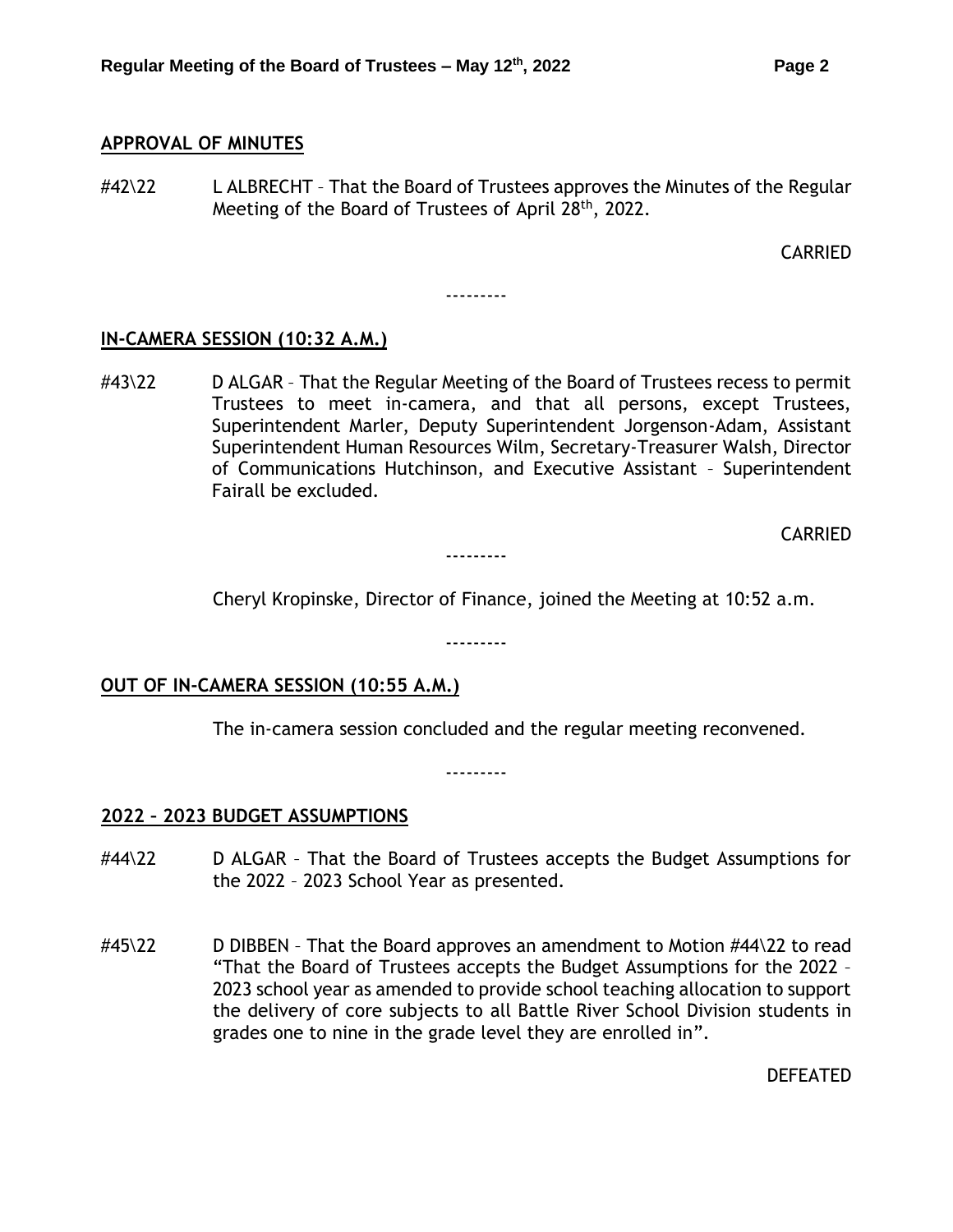#44\22 D ALGAR – That the Board of Trustees accepts the Budget Assumptions for the 2022 – 2023 School Year as presented.

CARRIED

#### ---------

#### **MEETING RECESS**

The Regular Meeting of the Board of Trustees recessed at 12:15 p.m. and reconvened at 12:46 p.m.

<span id="page-2-0"></span>**BUDGET APPROVAL**

#46\22 D ALGAR – That the Board of Trustees approves the 2022 – 2023 Budget as amended, including the request for approval from the Minister of Education to use surplus funds for operating expenses.

---------

CARRIED

#### <span id="page-2-1"></span>**INELIGIBLE TRANSPORTATION FEE**

#47\22 D ALGAR - That the Board of Trustees approves the fee for ineligible transportation services for the 2022 – 2023 school year at \$400.00 per student in grades 1 to 12 and \$200.00 per child in Kindergarten, to a maximum charge of \$900.00 per family.

CARRIED

#### <span id="page-2-2"></span>**KILOMETER RATE FOR SCHOOL FIELD TRIPS**

#48\22 D DIBBEN – That the Board of Trustees approves the rate to be charged to schools for use of buses for field trips be established at \$.88 \ kilometer for the 2022 – 2023 school year.

CARRIED

## <span id="page-2-3"></span>**CROSS-BOUNDARY FEES**

#49\22 D DIBBEN – That the Board of Trustees approves the rate for the 2022 – 2023 cross-boundary transportation fees is established using the following formula:

> #kms one round trip x cost\km (currently \$1.50) x 177 school instructional days.

> > CARRIED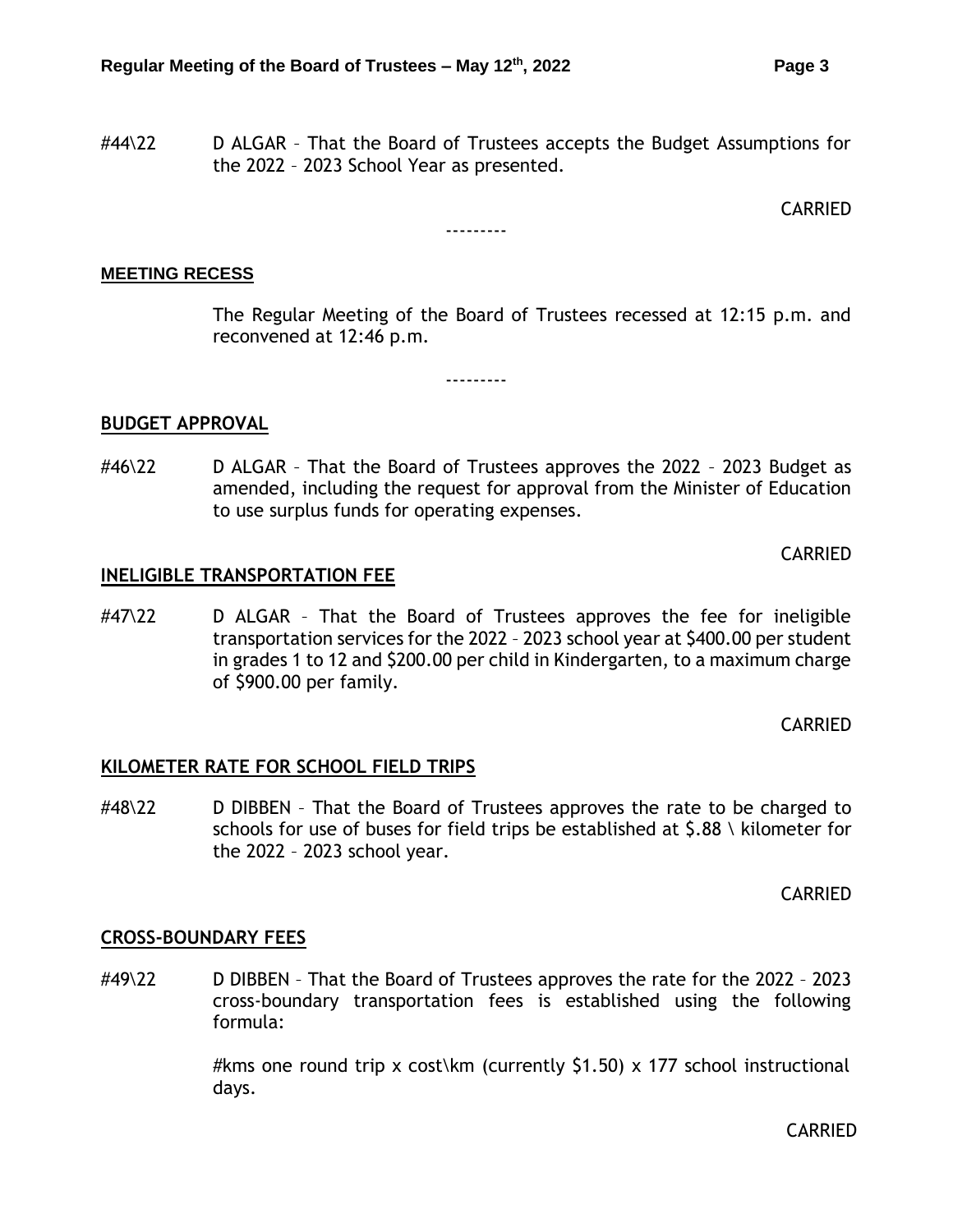<span id="page-3-0"></span>#50\22 D ALGAR - That, for the 2022 - 2023 school year, the Board of Trustees approves a Technology Fee as follows:

- a) Grades  $1$  to  $3$  \$10.00
- b) Grades  $4$  to  $12$  \$20.00

CARRIED

#### <span id="page-3-1"></span>**SUMMER SCHOOL FEES FOR 2021 – 2022 SCHOOL YEAR**

#51\22 L ALBRECHT - That the summer school fee for 2021 – 2022 be set at \$45.00 per course for Battle River School Division students and \$65 per course for non-resident students, and further that this fee is non-refundable.

CARRIED

#### <span id="page-3-2"></span>**ACCEPTANCE OF EXTERNAL AUDITOR PROPOSAL**

#52\22 D DIBBEN – That the Board of Trustees accepts the Audit Committee's recommendation to appoint the firm of MNP, LLP as external auditors, for the period of September  $1<sup>st</sup>$ , 2021 to August 31 $<sup>st</sup>$ , 2026.</sup>

CARRIED

## <span id="page-3-3"></span>**FRIENDS OF BATTLE RIVER**

#53\22 D DIBBEN - That, the Board of Trustees accepts the recommendation from the Community Engagement Committee and award the 2022 Friends of Battle River nominations as follows:

#### **Division-wide:**

*Knowledge Keeper Brad Rabbit***:** who has been visiting schools across the Division to share Indigenous history and culture specific to this area, as well as give BRSD students the opportunity to see / touch / experience First Nations artifacts.

**Beaver County:** *Kay Procter*, for her dedication as a volunteer who personally makes about 12 loaves of sandwiches each week for distribution through the lunch programs at CW Sears, Tofield, and Northstar Outreach Schools.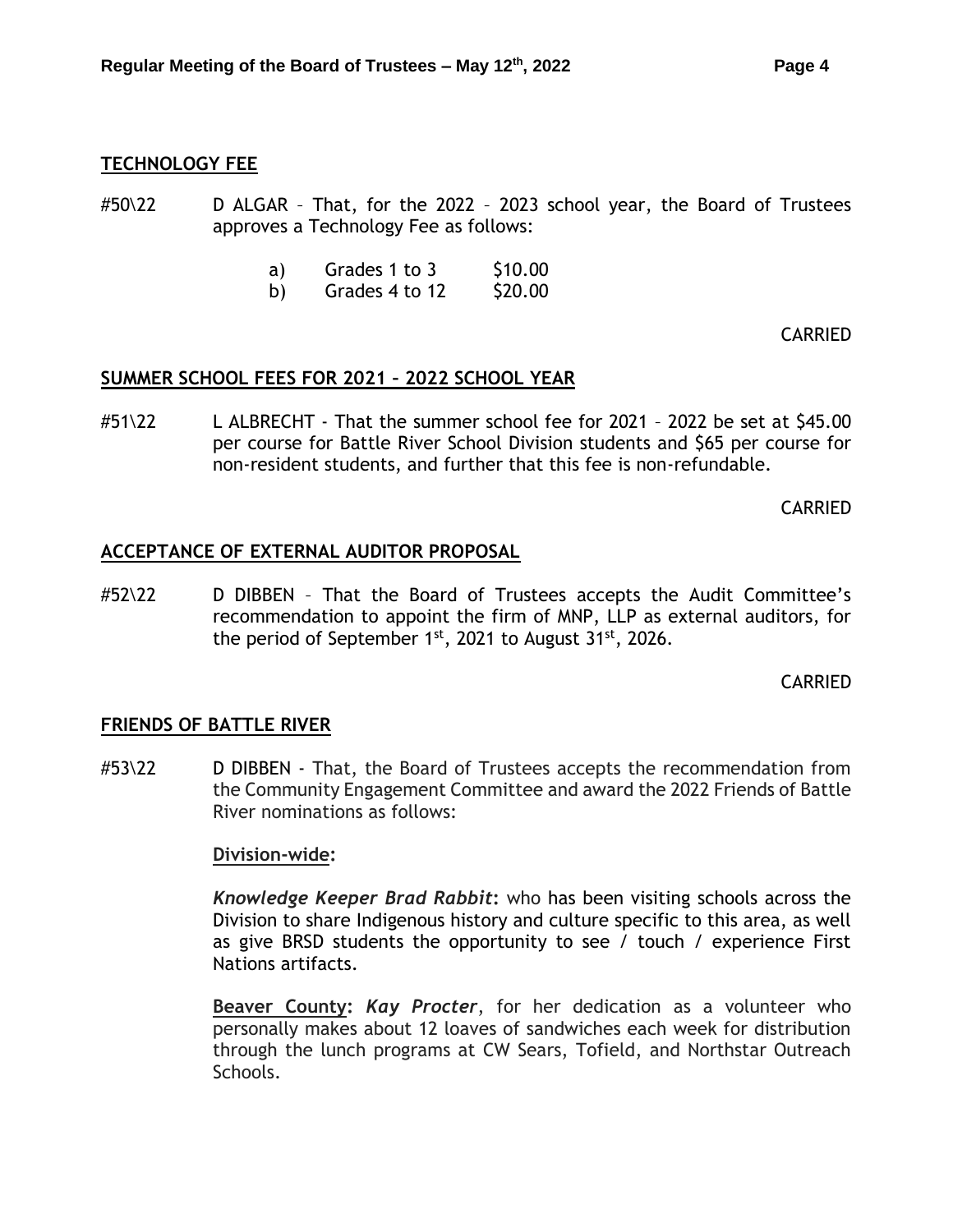**Camrose County:** the *Bashaw Community Resource Centre*, for providing a part-time Wellness Worker to the school, contributing to the cost of providing tutors for students, covering the cost of Psycho-Ed assessments for four students, and helping with the purchase of livestream equipment.

**Flagstaff County:** *Lynne Jenkinson,* Director of Flagstaff Family Community Services, for her commitment to incorporating schools into community education opportunities.

**City of Camrose**: *ECKS & ECCHHS Music Parents Associations*, who help their respective Music programs to thrive by raising funds to supplement school Music budgets, providing organizational support for concerts, band camps, festivals etc., and contributing tens of thousands of dollars toward the purchase of instruments and to offset student fees.

CARRIED

---------

## **ADJOURNMENT**

All items of business being completed and there being no dissent, Chair Belich adjourned the meeting at 2:43 p.m.

KAREN BELICH, CHAIR

IMOGENE WALSH, SECRETARY-TREASURER